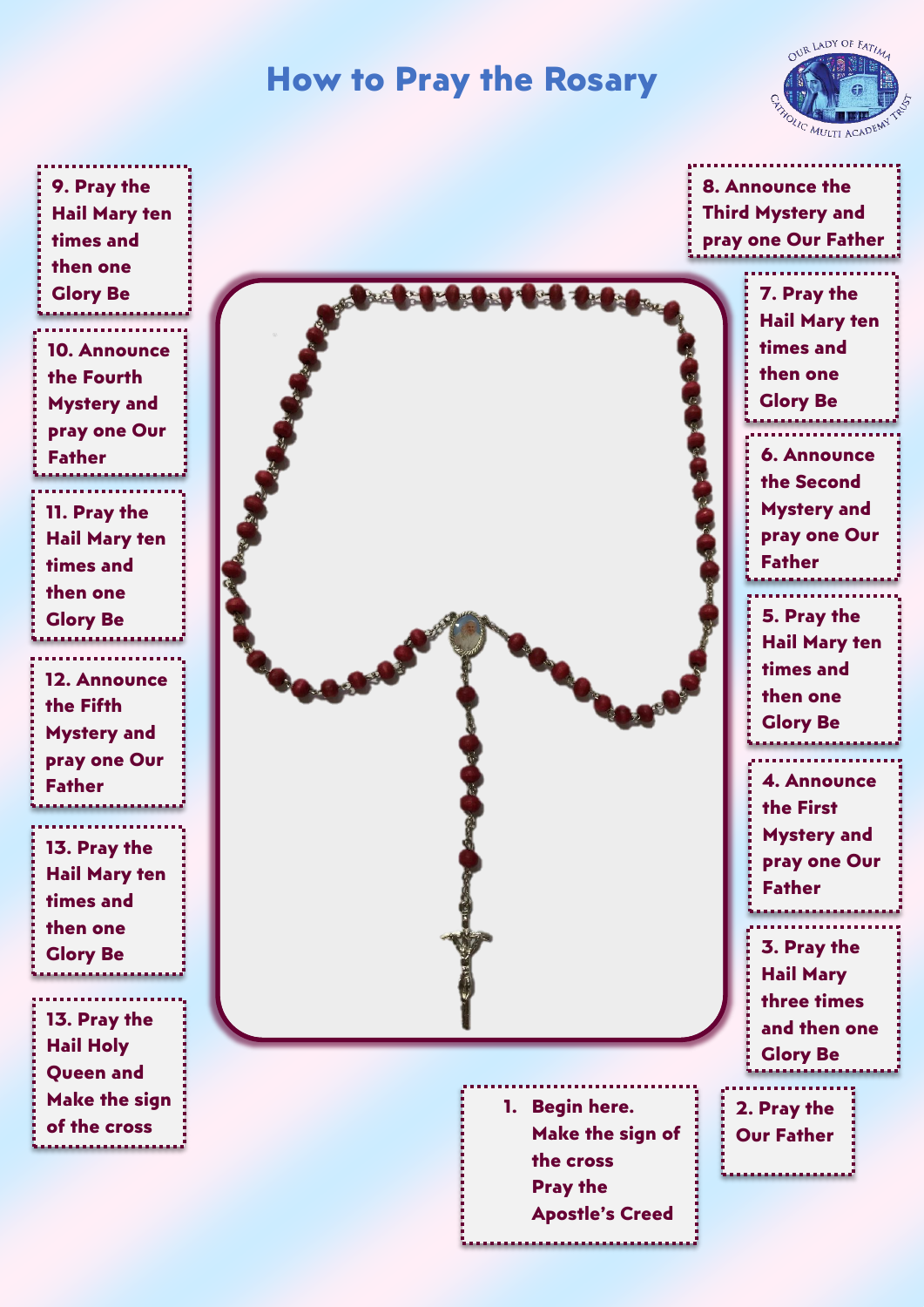The prayers of the Rosary

Sign of the cross:

In the name of the Father and of the Son and the Holy Spirit, Amen

The Apostle's creed: I believe in God, the Father almighty, Creator of heaven and earth, and in Jesus Christ, his only Son, our Lord, who was conceived by the Holy Spirit, born of the Virgin Mary, suffered under Pontius Pilate, was crucified, died and was buried; he descended into hell; on the third day he rose again from the dead; he ascended into heaven, and is seated at the right hand of God the Father almighty; from there he will come to judge the living and the dead. I believe in the Holy Spirit, the holy catholic Church, the communion of saints, the forgiveness of sins, the resurrection of the body, and life everlasting. Amen

# Our Father Our Father who art in heaven, Hallowed be thy name; Thy kingdom come; thy will be done on earth as it is in heaven. Give us this day our daily bread And forgive us our sins as we forgive those who trespass against us And lead us not into temptation but deliver us from evil, Amen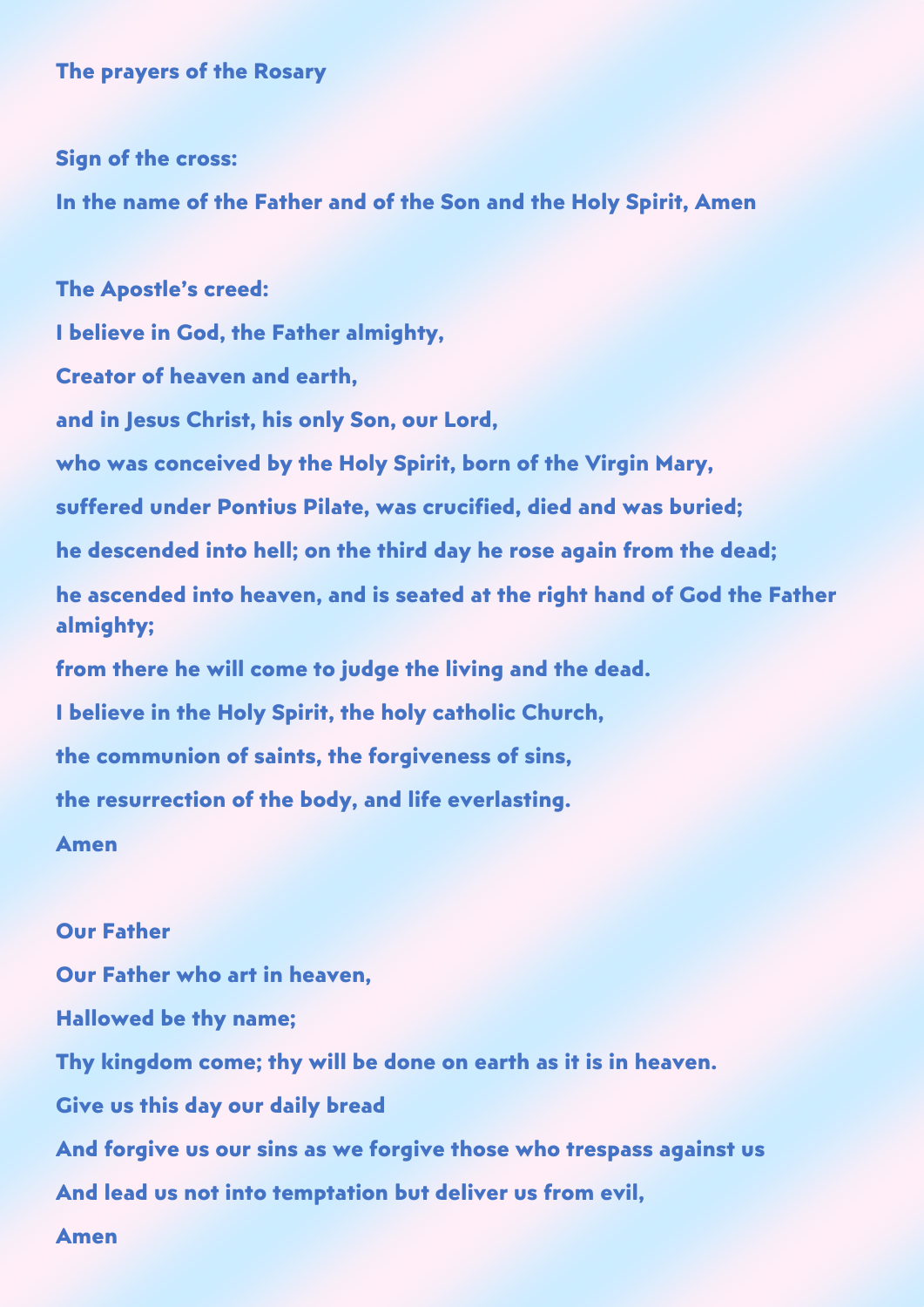### Hail Mary

Hail Mary full of grace, the Lord is with thee.

Blessed are thou among women and blessed is the fruit of thy womb Jesus.

Holy Mary, Mother of God, pray for us sinners now and at the hour of our death.

Amen

#### Glory Be

Glory be to the Father and to the Son and to the Holy Spirit As it was in the beginning, is now and ever shall be, World without end.

Amen

### Hail Holy Queen

Hail, holy Queen, mother of mercy, our life, our sweetness, and our hope. To you we cry, poor banished children of Eve; to you we send up our sighs, mourning and weeping in this valley of tears. Turn, then, most gracious advocate, your eyes of mercy toward us; and after this, our exile, show unto us the blessed fruit of your womb, Jesus. O clement, O loving, O sweet Virgin Mary. Pray for us, O Holy Mother of God that we may be worthy of the promises of Christ. Amen.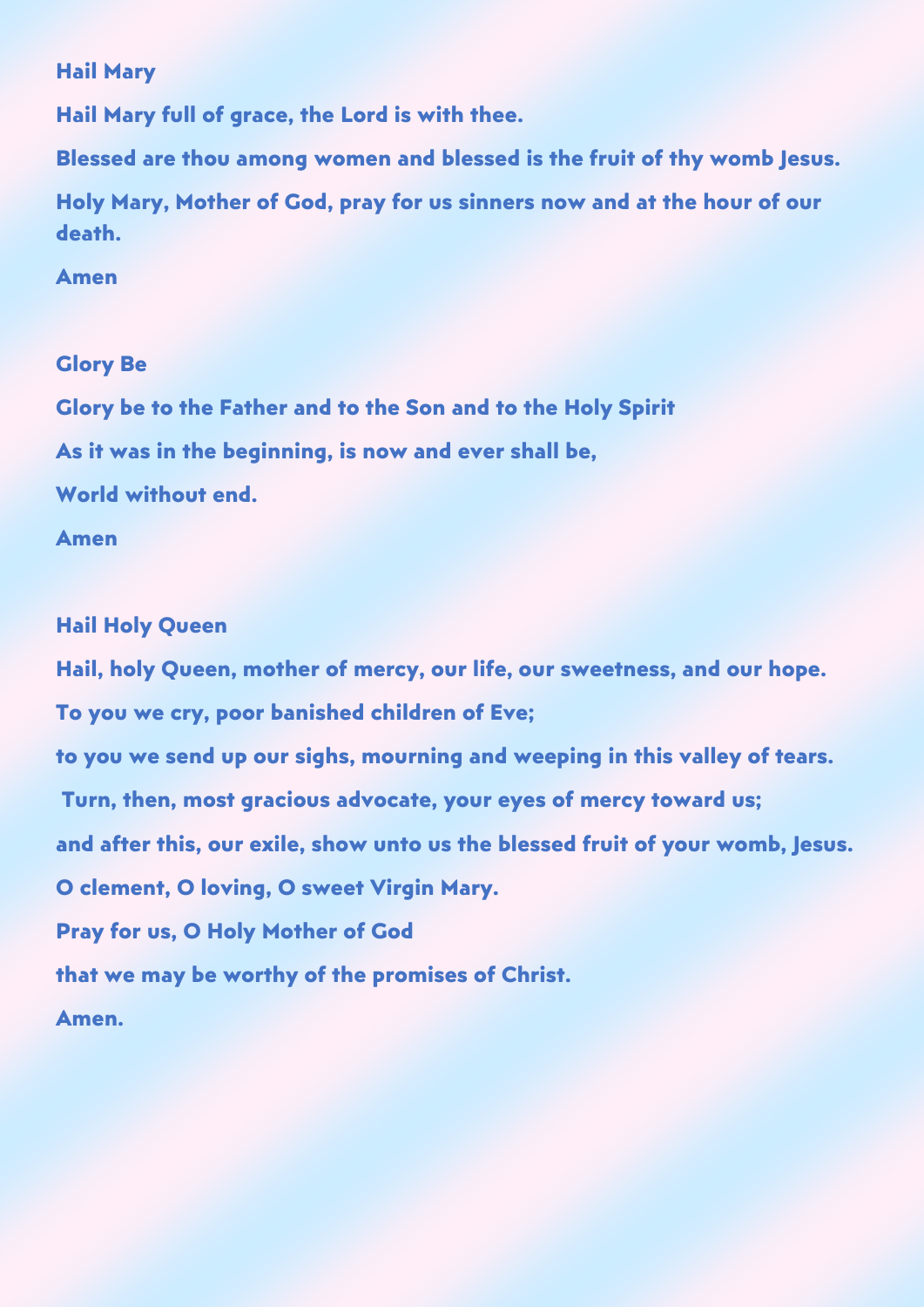The mysteries of the Rosary for Wednesdays: The Glorious Mysteries

# First Glorious Mystery The Resurrection of our Lord

Matthew 28:5-6

The angel spoke, "Do not be frightened. I know you are looking for Jesus the crucified, but he is not here. He has been raised, exactly as promised."

Pray that you and your family may have faith in God

### Second Glorious Mystery

### The Ascension into Heaven

### Luke 24: 50-51

He then led them out near Bethany, and with hands upraised, blessed them. As He blessed, He left them, and was taken up to heaven.

Pray that Jesus may bring comfort to those who are sad

### Third Glorious Mystery

The Descent of the Holy Spirit

### Acts 2: 3-4

Tongues of fire appeared which parted and came to rest on each of them. All were filled with the Holy Spirit.